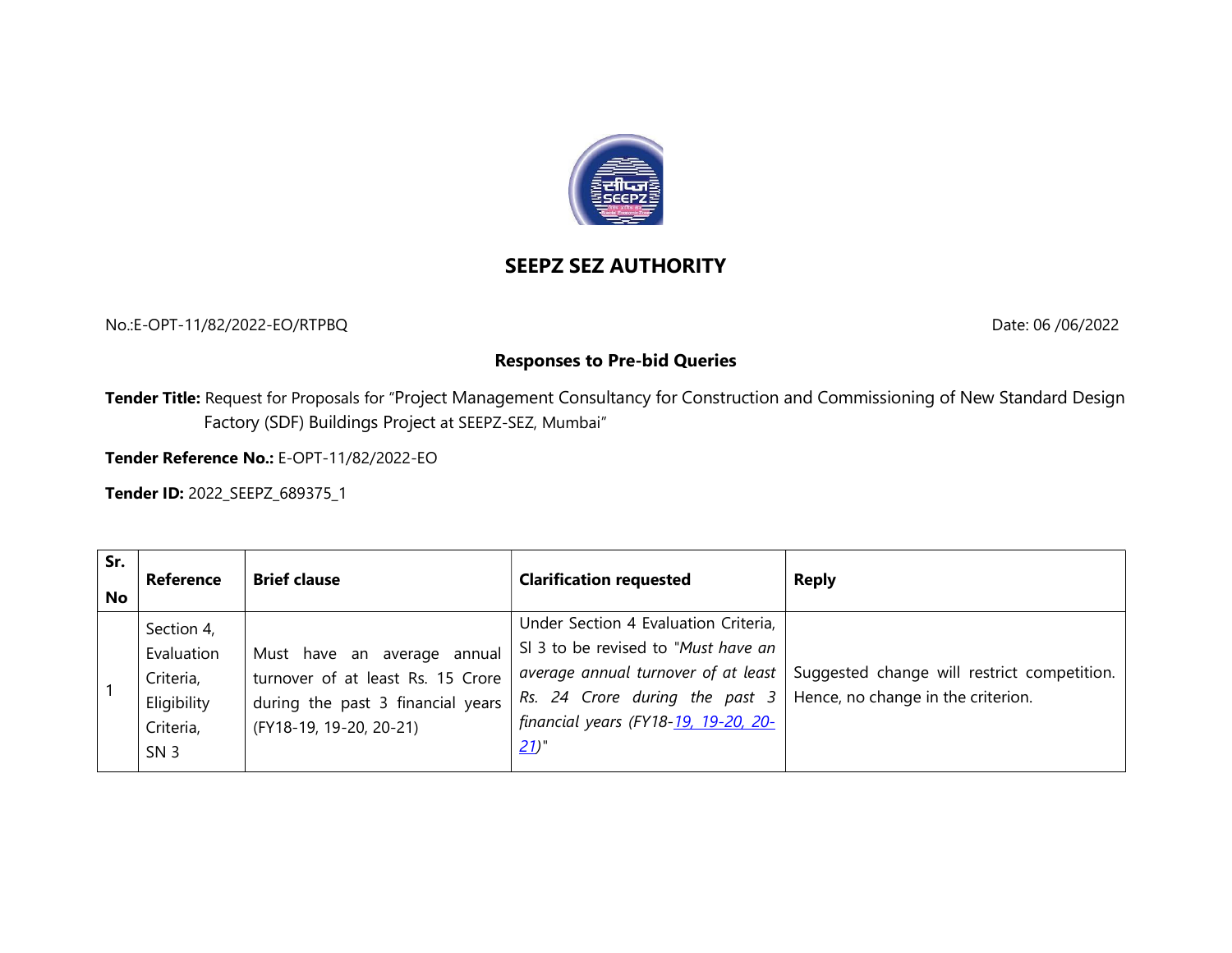| Sr.<br>No | <b>Reference</b>                                                                     | <b>Brief clause</b>                                                                                                                                                                                                                                                                                 | <b>Clarification requested</b>                                                                                                                                                                                                                          | <b>Reply</b>                                                                                                                                                                                       |
|-----------|--------------------------------------------------------------------------------------|-----------------------------------------------------------------------------------------------------------------------------------------------------------------------------------------------------------------------------------------------------------------------------------------------------|---------------------------------------------------------------------------------------------------------------------------------------------------------------------------------------------------------------------------------------------------------|----------------------------------------------------------------------------------------------------------------------------------------------------------------------------------------------------|
| 2         | Section 4,<br>Evaluation<br>Criteria,<br>Eligibility<br>Criteria,<br>SN <sub>4</sub> | Must have a positive net worth as<br>on 31 <sup>st</sup> March 2021                                                                                                                                                                                                                                 | Under same section, Sl. 4 to be<br>revised to " Must have 100 Crore<br>Net worth as on 31st March 2021"                                                                                                                                                 | Suggested change will restrict competition.<br>Hence, no change in the criterion.                                                                                                                  |
| 3         | Section 4,<br>Evaluation<br>Criteria,<br>Eligibility<br>Criteria,<br><b>SN 5</b>     | Must have completedat least 3<br>similar assignmentsas a PMC for<br>constructing iconic buildings for<br>government / public sector clients<br>and the scope of work must<br>review of statutory<br>include<br>compliances.<br>Each assignment shall be of at<br>least Rs. 30 Crore contract value. | Under same section, Sl. 5 to be<br>revised to " Must have completed at<br>least 1<br>work for constructing<br>Infrastructure for government<br>clients.<br>public<br>sector<br>Such<br>assignment shall be of at least Rs. 64<br>Crore contract value." | 'Similar assignments' refers to Standard<br>Design Factories or Industrial Multi-storied<br>Buildings with atleast half the plinth size of<br>the project and total cost of Rs.10 cr and<br>above. |
| 4         |                                                                                      | $\overline{\phantom{a}}$                                                                                                                                                                                                                                                                            | The estimated cost of the New SDF<br>Building project may kindly be<br>informed.                                                                                                                                                                        | The estimated cost of SDF - IX & SDF - X<br>shall be 30 crores each.                                                                                                                               |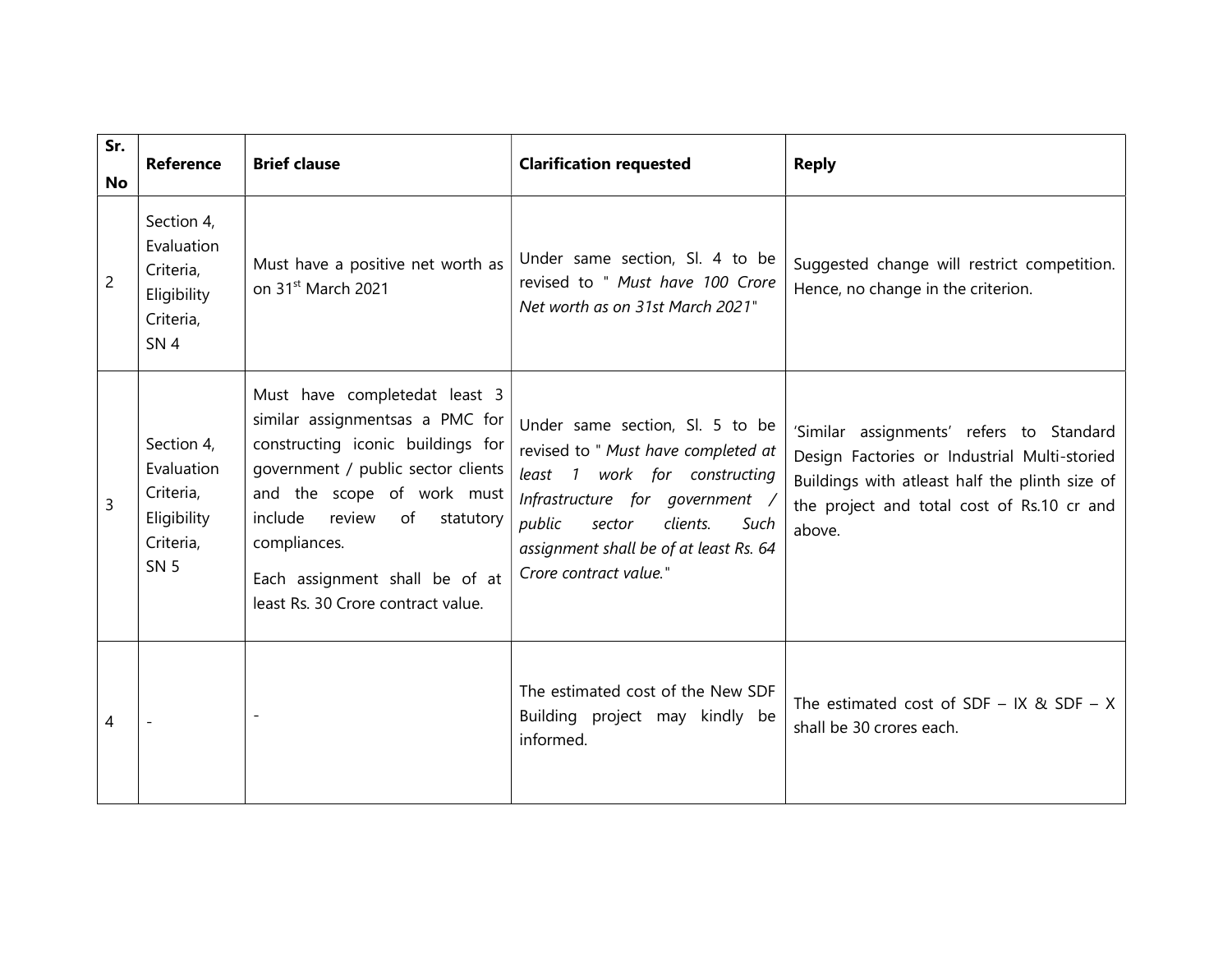| Sr.<br><b>No</b> | <b>Reference</b>                                                                                      | <b>Brief clause</b>                                                                                                                                                                                                                                    | <b>Clarification requested</b>                                                                                                                                                                                                                                                    | <b>Reply</b>                                                                                                                                             |
|------------------|-------------------------------------------------------------------------------------------------------|--------------------------------------------------------------------------------------------------------------------------------------------------------------------------------------------------------------------------------------------------------|-----------------------------------------------------------------------------------------------------------------------------------------------------------------------------------------------------------------------------------------------------------------------------------|----------------------------------------------------------------------------------------------------------------------------------------------------------|
| 5.               | Section 5,<br>Terms of<br>Reference,<br>Part $A -$<br><b>Building Set</b><br>Up                       |                                                                                                                                                                                                                                                        | In Section 5 - Terms of Reference,<br>Section Part A-Building Set up, it is<br>requested tokindly inform whether<br>issuance of Work Orders and<br>Payments to the Contractors and<br>Consultants are in the scope of the<br>PMC or the Client i.e. SEEPZ SEZ<br>Authority.       | Yes, issuance of work orders and payments to<br>the contractors and consultants shall be part<br>of PMC's scope of work.                                 |
| 6.               | Section 5,<br>Terms<br>of I<br>Reference,<br>Requiremen<br>t of<br>Key<br>Persons,<br>SN <sub>2</sub> | B.E / B.Tech<br>Must have worked as an engineer<br>in a government works department<br>for a period of at least 10 years.<br>Must have a hands-on experience<br>undertaking<br>works<br>of<br>including<br>procurements<br>empanelment of contractors. | In Section 5 - Terms of Reference,<br>Requirement of Key Experts; S.No.2<br>PublicWorks Expert, it is requested<br>to kindly inform the discipline of<br>the Expert i.e. Civil, Electrical etc. or<br>B.E. / B.Tech in any discipline can be<br>suggested as part of the proposal | Civil / Structural Engineering discipline along<br>with adequate exposure and experience in<br>mechanical<br>and electrical field is<br>the<br>expected. |
| 7.               |                                                                                                       | $\blacksquare$                                                                                                                                                                                                                                         | Request for extension of time for<br>submission of bids                                                                                                                                                                                                                           | Accepted.<br>Please<br>refer<br>the<br>to<br>date<br>corrigendum issued in this regard.                                                                  |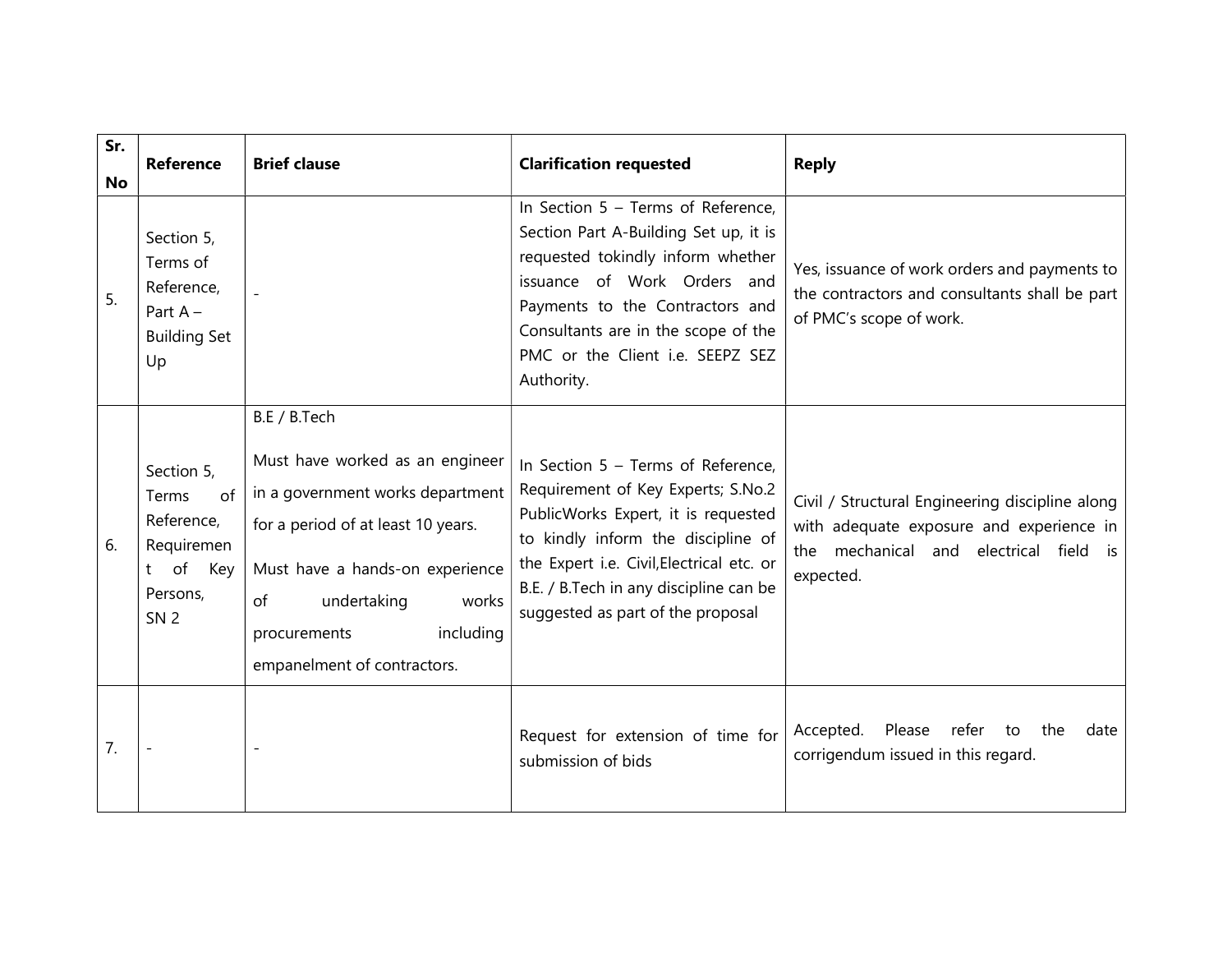| Sr.<br><b>No</b> | <b>Reference</b>                                      | <b>Brief clause</b>                                                                                                                                                                                                                                                                              | <b>Clarification requested</b>                                                                                                                                                                                                                                 | <b>Reply</b>                                                                                                                                                                                             |
|------------------|-------------------------------------------------------|--------------------------------------------------------------------------------------------------------------------------------------------------------------------------------------------------------------------------------------------------------------------------------------------------|----------------------------------------------------------------------------------------------------------------------------------------------------------------------------------------------------------------------------------------------------------------|----------------------------------------------------------------------------------------------------------------------------------------------------------------------------------------------------------|
| 8.               | Section 4,<br>Eligibility<br>Criteria,<br><b>SN 5</b> | Must have completedat least 3<br>similar assignmentsas a PMC for<br>constructing iconic buildings for<br>government / public sector clients<br>and the scope of work must<br>include review of statutory<br>compliances.<br>Each assignment shall be of at<br>least Rs. 30 Crore contract value. | Relevant experience of completion<br>in similar works such as successfully<br>SDF Building / trade facilitation<br>centres / Expos etc. should have<br>considered<br>as technical<br>been<br>experience due to specialized<br>nature of works.                 | Please refer to the revised criteria for<br>evaluation<br>provided<br>technical<br>in the<br>corrigendum.<br>The scoring logic stipulates that more<br>relevant experience would be given more<br>marks. |
| 9.               | Section 4                                             |                                                                                                                                                                                                                                                                                                  | QCBS mode of selection to be<br>considered with a weightage of<br>technical and financial 80:20, this<br>will ensure competent agency are<br>selected. (Sample evaluation criteria<br>attached)                                                                | Technical evaluation stage with minimum<br>score requirement has been added. However,<br>selection of the PMC shall be on L1 basis<br>among the technically qualified bidders.                           |
| 10.              | Section 4                                             |                                                                                                                                                                                                                                                                                                  | PMC work should be assigned on<br>deposit work basis with terms and<br>conditions as per the signed MOU<br>order<br>fulfil<br>to<br>ensure<br>in.<br>responsibility and answerability by<br>the PMC in all aspects of works i.e<br>"concept to commissioning". | Yes, the work shall be assigned on deposit<br>work basis.                                                                                                                                                |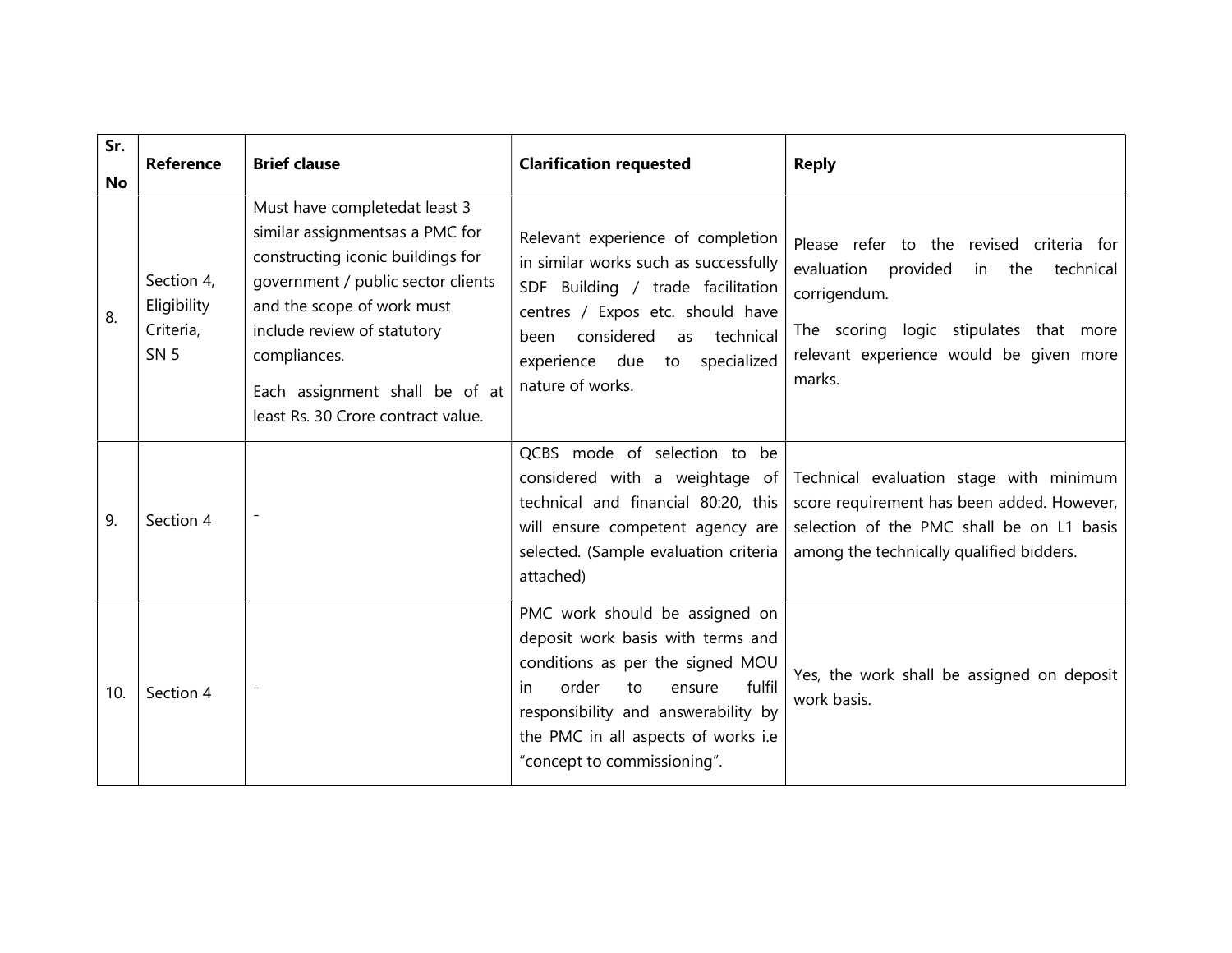| Sr.       | <b>Reference</b>        | <b>Brief clause</b>                                                                                            | <b>Clarification requested</b>                                                                             | <b>Reply</b>                                                                                                                                                                                                                                                                                                                                                                                                                             |
|-----------|-------------------------|----------------------------------------------------------------------------------------------------------------|------------------------------------------------------------------------------------------------------------|------------------------------------------------------------------------------------------------------------------------------------------------------------------------------------------------------------------------------------------------------------------------------------------------------------------------------------------------------------------------------------------------------------------------------------------|
| No<br>11. | Section 4               | $\overline{\phantom{a}}$                                                                                       | release and Payment of<br>Fund<br>agency fees to be adopted as per<br>the signed MOU.                      | Accepted. Please refer to the technical<br>corrigendum in this regard.                                                                                                                                                                                                                                                                                                                                                                   |
| 12.       | Section 4               | $\overline{\phantom{a}}$                                                                                       | Timeline of 15 months is very less it<br>should be consider at least 18<br>months.                         | No changes in the timeline and preference<br>will be given for expeditious completion of<br>work.<br>The timeline is based on the target set by the<br>Minister of Commerce and Industries,<br>Government of India and is non-negotiable.<br>The PMC shall select a contractor keeping in<br>mind the project timeline. Geotechnical<br>survey works shall be completed by the client<br>and a clear site along with necessary utilities |
|           |                         |                                                                                                                |                                                                                                            | (water & power) shall be made available to<br>the contractor along with the geo-technical<br>survey report as per the stipulated timeline.                                                                                                                                                                                                                                                                                               |
|           | Section 5,<br>Timelines | Timeline<br>inception<br>from<br>to<br>(12)<br>foundation<br>months)<br>to<br>commissioning (3 months) - Total | As Per the Page 27 of 60 Time Line<br>of project is 12 Months + 3 Months.<br>Although Completion Period is | Please refer to the technical corrigendum<br>issued in this regard.                                                                                                                                                                                                                                                                                                                                                                      |
| 13.       |                         | 15 months.                                                                                                     | Mentioned 31st May 2023 in Page                                                                            | It may be noted that the handover of the                                                                                                                                                                                                                                                                                                                                                                                                 |
|           | Section 3,              | The intended completion date is                                                                                | No. 16 of RFP as per ITC 1d and<br>Expected date of award of contract                                      | buildings shall be expected on or before 15 <sup>th</sup><br>April 2023.                                                                                                                                                                                                                                                                                                                                                                 |
|           | ITC 1 d                 | 31 <sup>st</sup> May 2023                                                                                      | is 10 th June 2022 in Page No. 17                                                                          |                                                                                                                                                                                                                                                                                                                                                                                                                                          |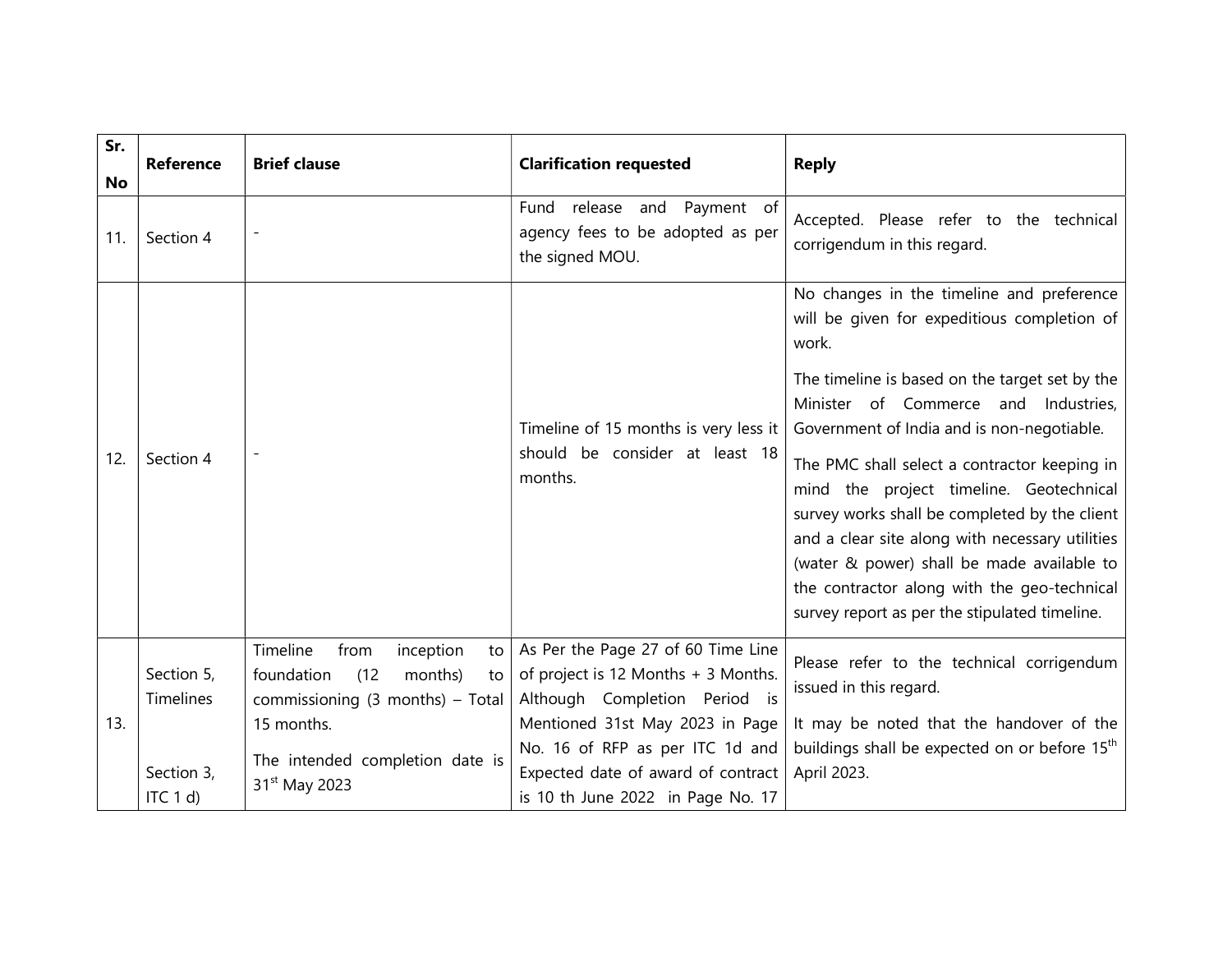| Sr.<br><b>No</b> | <b>Reference</b>                                                                                                                      | <b>Brief clause</b>                                                                                                                                                                                                                                        | <b>Clarification requested</b>                                                                                                                                                                                                                                                            | <b>Reply</b>                                                                                                                                                                                                                              |
|------------------|---------------------------------------------------------------------------------------------------------------------------------------|------------------------------------------------------------------------------------------------------------------------------------------------------------------------------------------------------------------------------------------------------------|-------------------------------------------------------------------------------------------------------------------------------------------------------------------------------------------------------------------------------------------------------------------------------------------|-------------------------------------------------------------------------------------------------------------------------------------------------------------------------------------------------------------------------------------------|
|                  | Section 3,<br>ITC 28 a)                                                                                                               | The expected date of award of<br>contract is 10 <sup>th</sup> June 2022                                                                                                                                                                                    | of RFP as per ITC 28a. Which is less<br>then Even 12 Months. And in Page<br>29 of 60 the Completion Period is as<br>25th April 2023 Which is even less<br>than 11 Months.                                                                                                                 |                                                                                                                                                                                                                                           |
|                  | Section 4,<br>Tentative<br>Project<br>Schedule                                                                                        | Completion & Handing Over - $25th$<br>April 2023                                                                                                                                                                                                           | Hence kindly clarify/confirm the<br>Timelines and period from your end.                                                                                                                                                                                                                   |                                                                                                                                                                                                                                           |
| 14.              |                                                                                                                                       | $\overline{\phantom{a}}$                                                                                                                                                                                                                                   | During Site Visit it was observed<br>that There are Trees in the proposed<br>Site for SDFs. Whether cutting of<br>trees will be in contract.<br>whether<br>Confirm<br>Kindly<br>environmental clearance will be<br>obtained from SEEPZ or the same<br>will lie in the Scope of the bidder | The clearance will be obtained by SEEPZ.                                                                                                                                                                                                  |
| 15.              | Section 5,<br>Objective &<br>Scope<br>of<br>Work,<br>$\overline{A}$<br>Part<br>$\hspace{0.1mm}-\hspace{0.1mm}$<br>Building Set<br>Up, | The PMC is to closely monitor<br>compliance to relevant statutory<br>provisions such as the General<br>Financial Rules (GFR), Manuals of<br>Procurement of Goods, Works and<br>Services,<br><b>EHS</b><br>regulations,<br>Environment Protection Act, etc. | In Page 29 of 60 "The PMC is to<br>closely monitor compliance to<br>relevant statutory provisions such as<br>theGeneral Financial Rules (GFR),<br>Manuals of Procurement of Goods,<br>EHS<br>Works<br>Services,<br>and<br>regulations, Environment Protection                             | Assistance by PMC and cost thereof by SEEPZ<br>on actual basis.<br>PMC shall take care of the processes and<br>costs. Client will reimburse the fees as per<br>actuals and provide necessary documents for<br>obtaining these clearances. |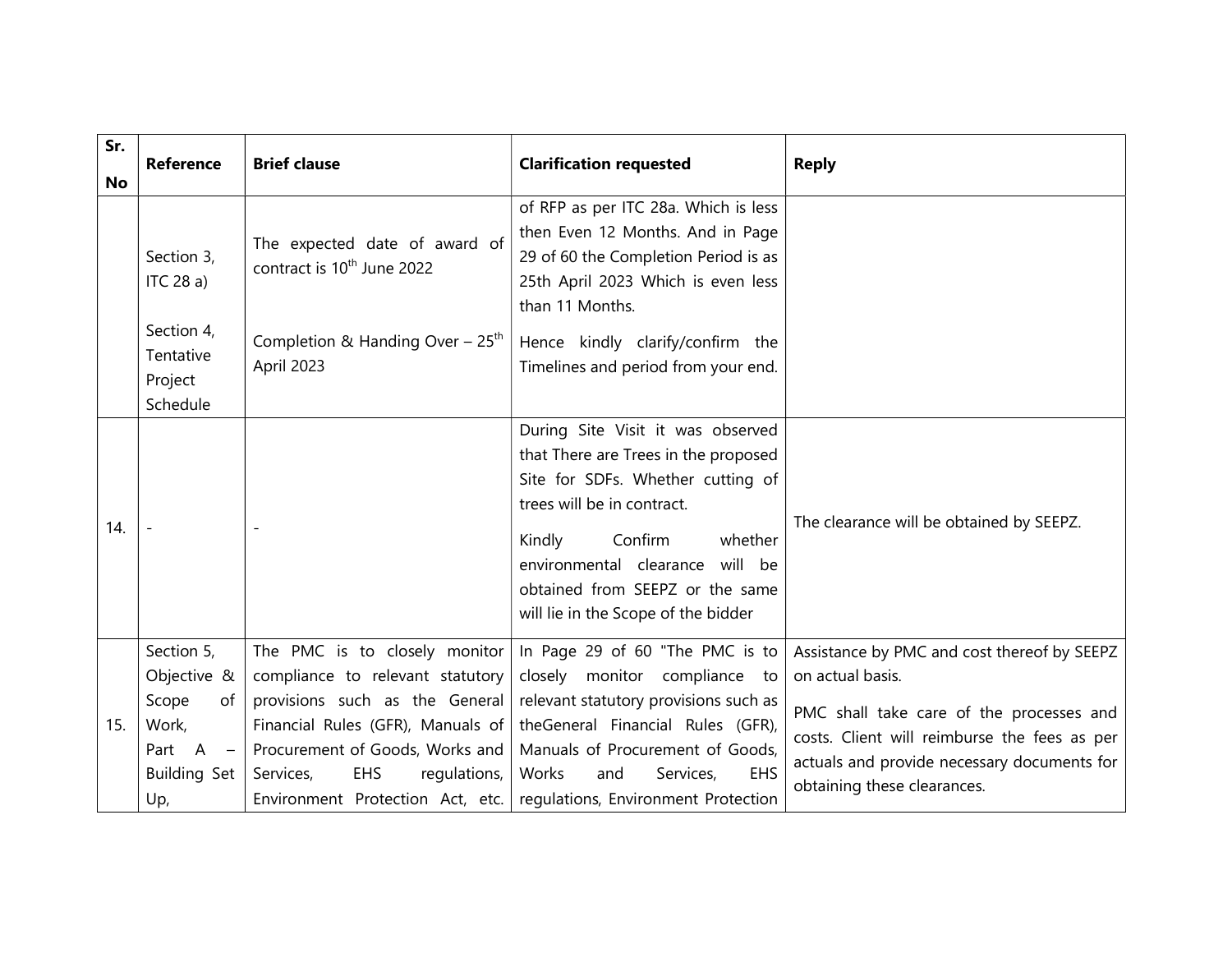| Sr.<br><b>No</b> | <b>Reference</b>                                                                                                                                                      | <b>Brief clause</b>                                                                                                                                                                                                                                                                                                                                                                        | <b>Clarification requested</b>                                                                                                                                                                                                                                                                                                                                                                                                                                             | <b>Reply</b>                                                                                                                                                                                                                                                         |
|------------------|-----------------------------------------------------------------------------------------------------------------------------------------------------------------------|--------------------------------------------------------------------------------------------------------------------------------------------------------------------------------------------------------------------------------------------------------------------------------------------------------------------------------------------------------------------------------------------|----------------------------------------------------------------------------------------------------------------------------------------------------------------------------------------------------------------------------------------------------------------------------------------------------------------------------------------------------------------------------------------------------------------------------------------------------------------------------|----------------------------------------------------------------------------------------------------------------------------------------------------------------------------------------------------------------------------------------------------------------------|
|                  | Compliance<br>with Govt.<br>Statutory<br>Laws                                                                                                                         | These statutory compliances need<br>to be monitored in light of the<br>following activities carried out in<br>the New SDF Building Project:                                                                                                                                                                                                                                                | Act,<br>These<br>etc.<br>statutory<br>compliances need to be monitored<br>in light of the following activities<br>carried out in the New SDF Building<br>Project"<br>Kindly<br>Clarify from your<br>End<br>whether the Bidder is to only<br>Monitor and Assist the owner for<br>Compliances and Clerances or The<br>Bidder has to obtain the Clerances<br>from the relevant Departments.<br>Please also Confirm whether the<br>Cost to be borne By bidder or the<br>Owner. |                                                                                                                                                                                                                                                                      |
| 16.              | Section 5,<br>Objective &<br>Scope<br>of<br>Work,<br>Part A<br>$\hspace{0.1mm}-\hspace{0.1mm}$<br><b>Building Set</b><br>Up,<br>Compliance<br>with Govt.<br>Statutory | If necessitated there may be need<br>to explore possibility of relaxation<br>of the vertical ceiling with Ministry<br>of Civil & Aviation / DGCA and in<br>the event of such possibility the<br>piling / foundation to be factored<br>accordingly. However, for speed of<br>constructionit is proposed to have<br>a G + 5/6 structure with one level<br>/two level basementas appropriate. | As per Page No. 29 & 30 of 60 "if<br>necessitated there may be need to<br>explore possibility of relaxation of<br>the vertical ceiling with Ministry of<br>Civil & Aviation / DGCA and in the<br>event of such possibility the piling /<br>foundation<br>be<br>factored<br>to<br>accordingly. However, for speed of<br>construction it is proposed to have<br>a G + 5/6 structure with one level                                                                           | SDF 10 will be with Basement and SDF 9 will<br>be G+5/6.<br>Maximum Elevation is of 29.18 mt. (Please<br>refer Annexure-5 of Corrigendum)<br>The piling query is not relevant at this stage<br>as the design is not fixed; it depends on the<br>geotechnical survey. |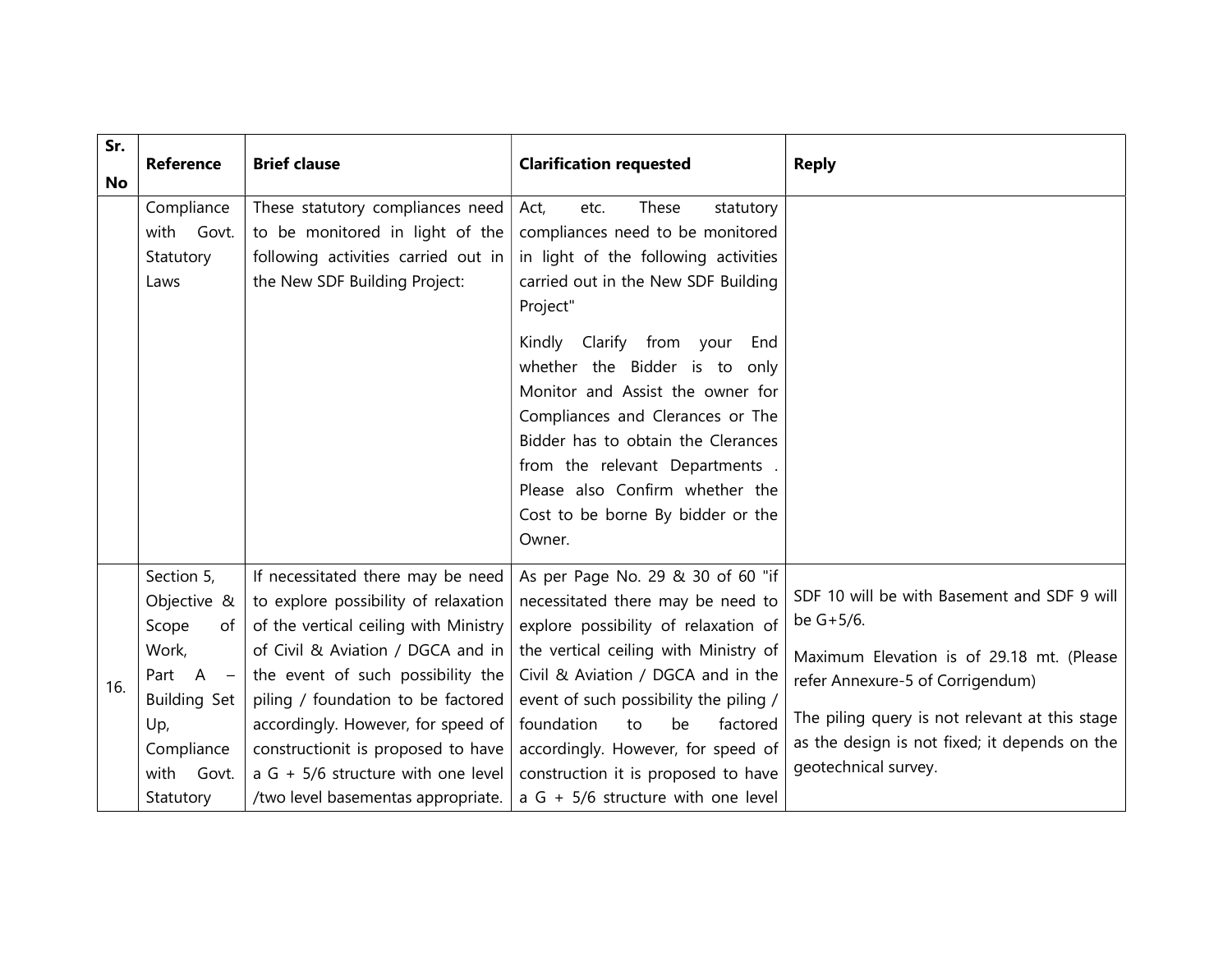| Sr.<br><b>No</b> | <b>Reference</b>                                                                                                                        | <b>Brief clause</b>                                                         | <b>Clarification requested</b>                                                                                                                                                                                                     | <b>Reply</b>                                                                                              |
|------------------|-----------------------------------------------------------------------------------------------------------------------------------------|-----------------------------------------------------------------------------|------------------------------------------------------------------------------------------------------------------------------------------------------------------------------------------------------------------------------------|-----------------------------------------------------------------------------------------------------------|
|                  | Laws                                                                                                                                    |                                                                             | level<br>/two<br>basement<br>as<br>appropriate."<br>Kindly confirm whether Piling to be<br>considered for this Project.                                                                                                            |                                                                                                           |
| 17.              |                                                                                                                                         |                                                                             | As per Page 30 of 60 the Scope<br>includes<br>"Payments<br>to<br>the<br>contractors and maintenance of<br>relevant documentation"<br>Confirm<br>the<br>Kindly<br>whether<br>Payment to Contractor to be Made<br>by Owner or Bidder | The contract shall be on deposit works basis.<br>Payments to the contractors shall be made<br>by the PMC. |
| 18.              | Section 5,<br>Objective &<br>Scope<br>of<br>Work,<br>Part $A -$<br>Building Set<br>Up,<br>Compliance<br>with Govt.<br>Statutory<br>Laws | Payments to the contractors<br>and maintenance of relevant<br>documentation | There is nothing mentioned about<br>Tender Fee and EMD.<br>Kindly Confirm that the same is Nil                                                                                                                                     | Yes, there is no tender fee and EMD.                                                                      |
| 19.              | Section 2,                                                                                                                              | financial<br>The<br>evaluation<br>of                                        | As Per Page 14 of 60 it is mentioned                                                                                                                                                                                               | Please refer to the corrigendum issued in this                                                            |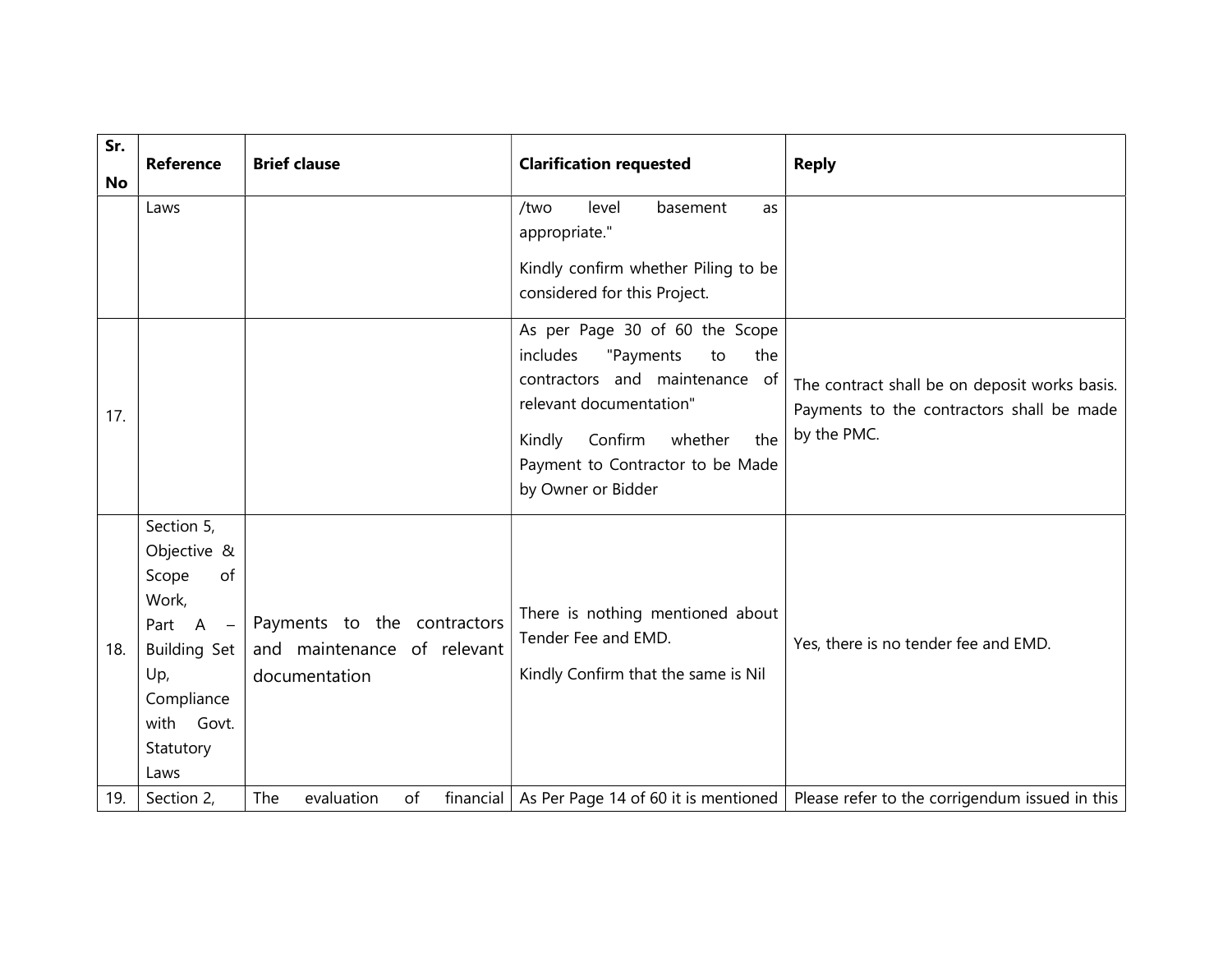| Sr.<br><b>No</b> | <b>Reference</b>                            | <b>Brief clause</b>                                                                                                                                                                                                                                                                                                                        | <b>Clarification requested</b>                                                                                                                                                                                                                                                                                                                                                                                                                                                                                             | <b>Reply</b>                                                                                                                                                                                                      |
|------------------|---------------------------------------------|--------------------------------------------------------------------------------------------------------------------------------------------------------------------------------------------------------------------------------------------------------------------------------------------------------------------------------------------|----------------------------------------------------------------------------------------------------------------------------------------------------------------------------------------------------------------------------------------------------------------------------------------------------------------------------------------------------------------------------------------------------------------------------------------------------------------------------------------------------------------------------|-------------------------------------------------------------------------------------------------------------------------------------------------------------------------------------------------------------------|
|                  | 23.<br>Evaluation<br>of<br>Proposals,<br>a) | Proposal will include and take into<br>account the GST payable on the<br>services if the contract is awarded<br>to the Consultant. The Consultantis<br>required to include all applicable<br>taxes in its price proposal. SEEPZ<br>SEZ Authority will not be liable to<br>pay any amount in addition to the<br>quoted amount towards taxes | "The evaluation of financial Proposal<br>will include and take into account<br>the GST payable on the services if<br>the contract is awarded to the<br>The Consultant is<br>Consultant.<br>required to include all applicable<br>taxes in its price proposal. SEEPZ<br>SEZ Authority will not be liable to<br>pay any amount in addition to the<br>quoted amount towards taxes."<br>Although in the BOQ Rate to be<br>Quoted without taxes Kindly Clarify<br>Whether the Taxes/GST to be<br>included in Basic rate or not. | regard.<br>Since services supplied to SEZs attract zero<br>rates GST as per section 16 of the IGST Act,<br>there shall be no incidence of GST.<br>Clarification regarding GST is attached for<br>ready reference. |
| 20.              |                                             |                                                                                                                                                                                                                                                                                                                                            | We require the list of Machinery<br>/Equipment to be installed at the<br>centre                                                                                                                                                                                                                                                                                                                                                                                                                                            | The machinery and equipment list will be<br>shared with the successful bidder after<br>signing of contract                                                                                                        |
| 21.              |                                             |                                                                                                                                                                                                                                                                                                                                            | As per scope of PMC, the firm has<br>to review the design and drawing,<br>please confirm whether Design &<br>drawing agency will be finalized by<br>SEEPZ or will be in Bidders scope.                                                                                                                                                                                                                                                                                                                                     | The task is in the PMC's scope. In the interest<br>of expeditious completion of works, PMC<br>shall engage an EPC (Design and Build)<br>contractor.                                                               |
| 22.              | Section 5,                                  | $\sim$                                                                                                                                                                                                                                                                                                                                     | CV of Key experts to be submitted                                                                                                                                                                                                                                                                                                                                                                                                                                                                                          | Since the manual for procurement of works                                                                                                                                                                         |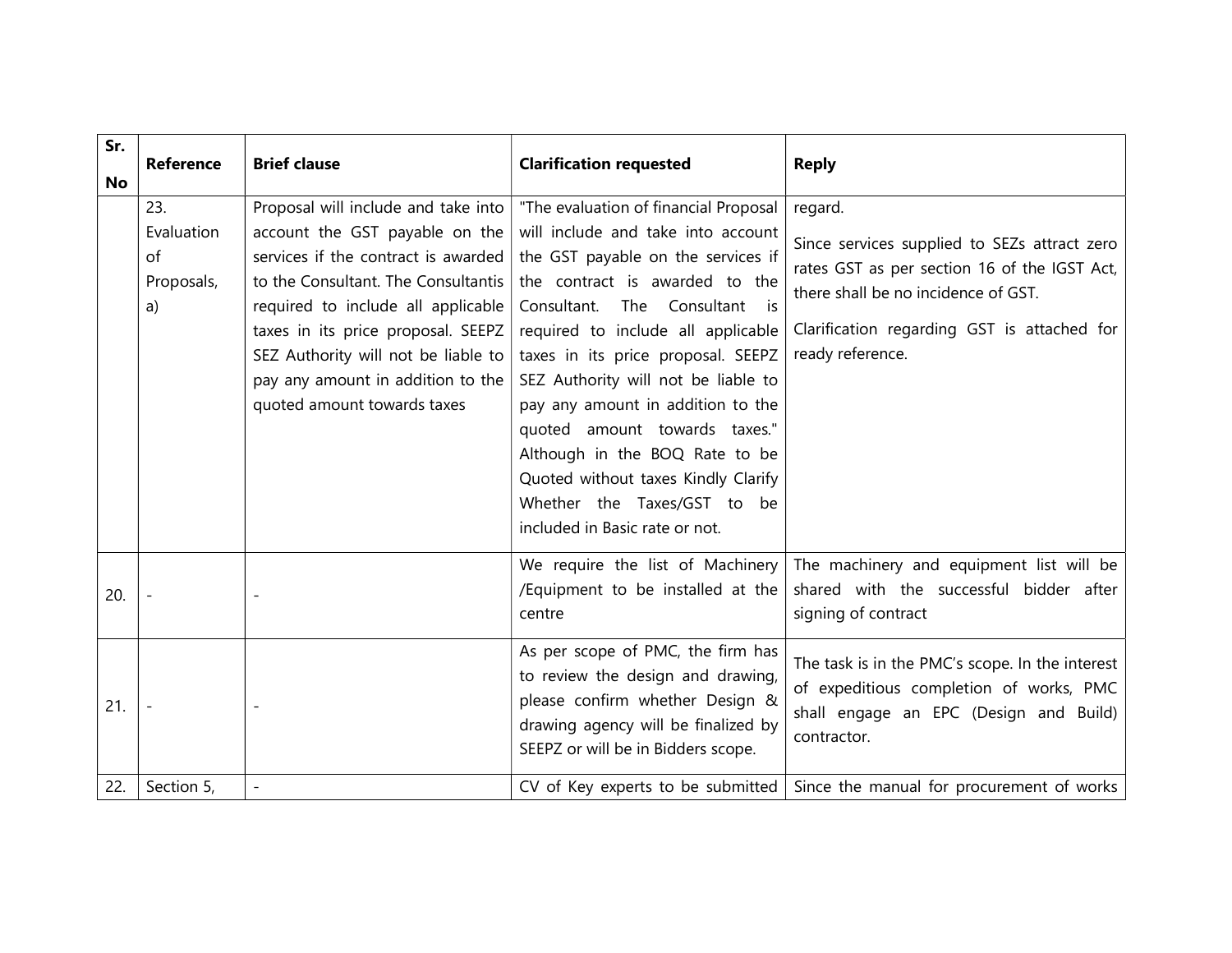| Sr.<br><b>No</b> | <b>Reference</b>                                     | <b>Brief clause</b>                                                                                                                         | <b>Clarification requested</b>                                                                                                                | <b>Reply</b>                                                                                                                                                                                                         |
|------------------|------------------------------------------------------|---------------------------------------------------------------------------------------------------------------------------------------------|-----------------------------------------------------------------------------------------------------------------------------------------------|----------------------------------------------------------------------------------------------------------------------------------------------------------------------------------------------------------------------|
|                  | Requiremen<br>t of Key<br>Experts                    |                                                                                                                                             | along with the bid Although being a<br>PSU we cannot confirm before the<br>Award of Contract whether to<br>whom will be deployed at the Site. | instructs thatPMC assignment is to be treated<br>like consultancy engagement, key expert<br>evaluation is essential.<br>Please refer to the technical corrigendum<br>regarding revisions in the evaluation criteria. |
| 23               |                                                      |                                                                                                                                             | Whether SPBG/PerformanceSecurity<br>is applicable for project or not? If<br>yes, please provide the detailed<br>clause.                       | Performance Security shall be 5% of the<br>contract value.<br>Please refer to the corrigendum issued in this<br>regard.                                                                                              |
| 24               |                                                      |                                                                                                                                             | Whether Defect Liability Period is<br>applicable for project or not? If yes,<br>please provide the detailed clause                            | Defect liability period clause shall be included<br>in the contractor's work order. It is not<br>relevant for this contract which is of the<br>nature of PMC (Consultancy Services).                                 |
| 25               |                                                      | $\overline{\phantom{a}}$                                                                                                                    | Whether Liquidated Damage is<br>applicable for the project or not? If<br>yes, please provide the detailed<br>clause                           | Liquidated damages shall be levied @0.2% of<br>the contract value per week. The detailed LD<br>clause shall be included in the contract<br>agreement and shared with the successful<br>bidder.                       |
| 26               | Section 4,<br>Evaluation<br>Criteria,<br><b>SN 5</b> | Must have completedat least 3<br>similar assignmentsas a PMC for<br>constructing iconic buildings for<br>government / public sector clients | Definition of Similar Assignments<br>has not been specified in the tender<br>document.                                                        | 'Similar assignments' refers to Standard<br>Design Factories or Industrial Building Multi-<br>storied with atleast half the plinth size of the                                                                       |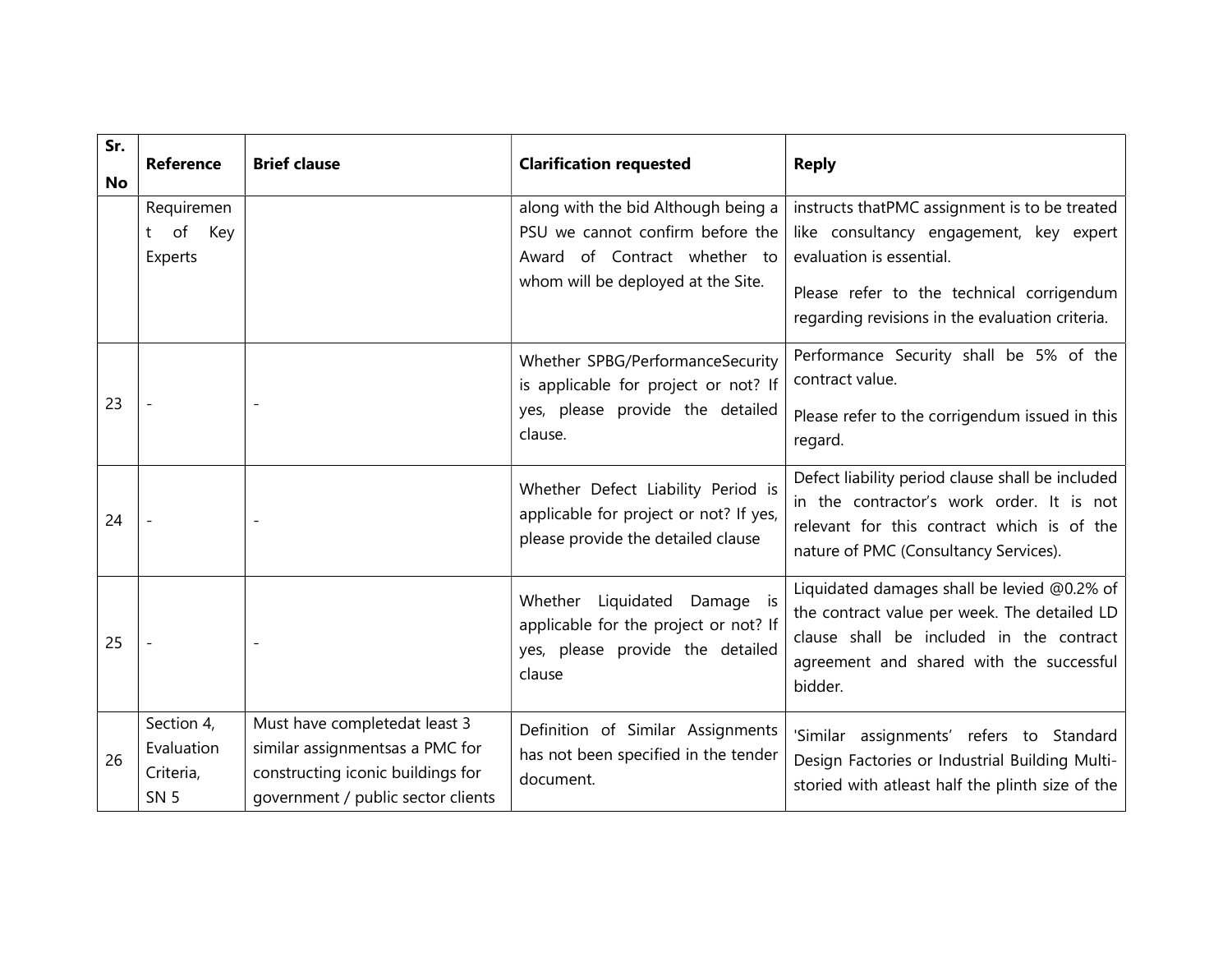| Sr.<br>No | <b>Reference</b>                                     | <b>Brief clause</b>                                                                                                                                                                                                                                                                              | <b>Clarification requested</b>                                                                                                                                                                                                                                           | <b>Reply</b>                                                                                                                                        |
|-----------|------------------------------------------------------|--------------------------------------------------------------------------------------------------------------------------------------------------------------------------------------------------------------------------------------------------------------------------------------------------|--------------------------------------------------------------------------------------------------------------------------------------------------------------------------------------------------------------------------------------------------------------------------|-----------------------------------------------------------------------------------------------------------------------------------------------------|
|           |                                                      | and the scope of work must<br>include review of statutory<br>compliances.<br>Each assignment shall be of at<br>least Rs. 30 Crore contract value.                                                                                                                                                | <b>Bidder</b><br>SEEPZ-SEZ<br>requests<br>authority to provide clarity on the<br>same.                                                                                                                                                                                   | project and total cost of 10 cr and above.                                                                                                          |
| 27        | Section 4,<br>Evaluation<br>Criteria,<br><b>SN 5</b> | Must have completedat least 3<br>similar assignmentsas a PMC for<br>constructing iconic buildings for<br>government / public sector clients<br>and the scope of work must<br>include review of statutory<br>compliances.<br>Each assignment shall be of at<br>least Rs. 30 Crore contract value. | Whether the assignment value of Rs<br>30 Lakh Contract value mentioned<br>in the criteria is the Total cost of the<br>project or the Fee of the PMC<br>Consultant (Tender contract Value).<br>Bidder<br>request<br>SEEPZ-SEZ<br>to<br>provide clarification on the same. | It is the value of the construction project and<br>not fees received for project management.                                                        |
| 28        | Section 5,<br>Objective &<br>of<br>Scope<br>Work     |                                                                                                                                                                                                                                                                                                  | Design part is not in the scope of<br>the PMC Consultant and the same<br>shall be taken care by SEEPZ-SEZ.<br>Bidder's scope is limited to the<br>review of design. Please confirm<br>whether the bidder's understanding<br>is correct.                                  | The task is in the PMC's scope. In the interest<br>of expeditious completion of works, PMC<br>shall engage an EPC (Design and Build)<br>contractor. |
| 29        | Section 5,<br>Objective &                            |                                                                                                                                                                                                                                                                                                  | Bidder request to clarify whether<br>PMC has to execute the project on                                                                                                                                                                                                   | Yes, the contract shall be on deposit work<br>basis.                                                                                                |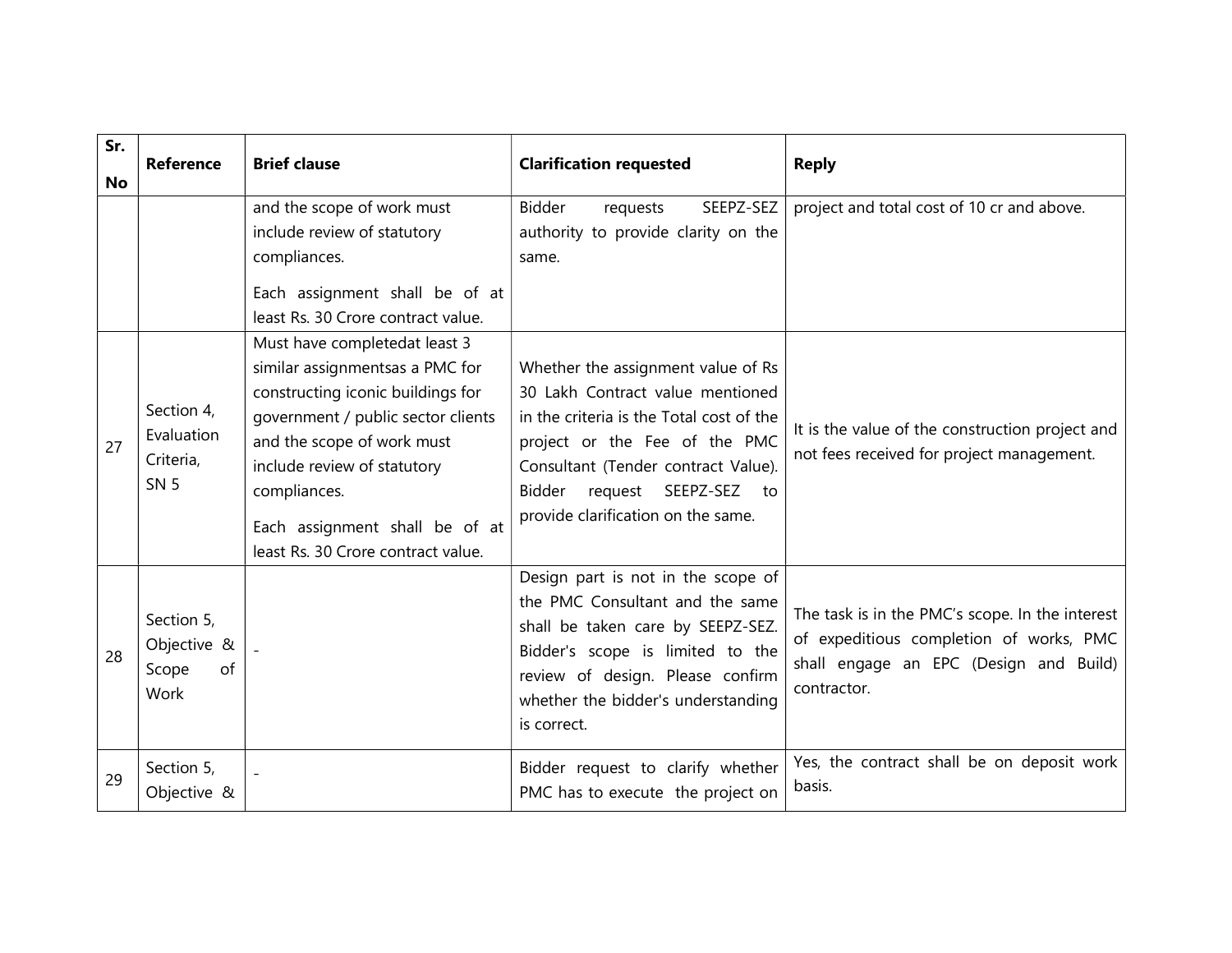| Sr.<br><b>No</b> | <b>Reference</b>                                 | <b>Brief clause</b> | <b>Clarification requested</b>                                                                                                                                                                                                                                                                                                                         | <b>Reply</b>                                                                                                                                                                                                                                                                               |
|------------------|--------------------------------------------------|---------------------|--------------------------------------------------------------------------------------------------------------------------------------------------------------------------------------------------------------------------------------------------------------------------------------------------------------------------------------------------------|--------------------------------------------------------------------------------------------------------------------------------------------------------------------------------------------------------------------------------------------------------------------------------------------|
|                  | of<br>Scope<br>Work                              |                     | Deposit concept (i.e. Project fund<br>shall be deposited in project escrow<br>account)?                                                                                                                                                                                                                                                                |                                                                                                                                                                                                                                                                                            |
| 30               | Section 5,<br>Objective<br>&Scope of<br>Work     |                     | Bidder understands that PMC shall<br>assist SEEPZ-SEZ<br>authority for<br>Management<br>&<br>Contracts<br>Procurement. However the issuance<br>of tender document, evaluation,<br>award of contract and payment to<br>the contractor/ vendor shall be<br>by SEEPZ-SEZ authority.<br>done<br>Bidder request SEEPZ-SEZ authority<br>to confirm the same. | No, please refer to GFR 133(3). The PSU is<br>expected to take care of the complete project<br>management on behalf of SEEPZ, including<br>tendering, selection of the contractor and<br>payments as SEEPZ itself is not empowered<br>to undertake works above the value of Rs.30<br>Lakh. |
| 31               | Section 5,<br>Objective &<br>Scope<br>of<br>Work |                     | Bidders role as PMC is limited to<br>supervision during pre-construction<br>phase,<br>the<br>Implementation/construction phase,<br>handing over by the contractor and<br>post construction till the start of<br>production. Bidder request SEEPZ-<br>SEZ authority to confirm the same.                                                                | No, please refer to GFR 133(3). The PSU is<br>expected to take care of the complete project<br>management on behalf of SEEPZ, including<br>tendering, selection of the contractor and<br>payments as SEEPZ itself is not empowered<br>to undertake works above the value of Rs.30<br>Lakh. |
| 32               | Section 5,<br>Objective &                        |                     | Bidder request to inform estimated<br>project cost and total built-up area                                                                                                                                                                                                                                                                             | Total cost of the building for SDF IX and X<br>shall be 30 crores each.                                                                                                                                                                                                                    |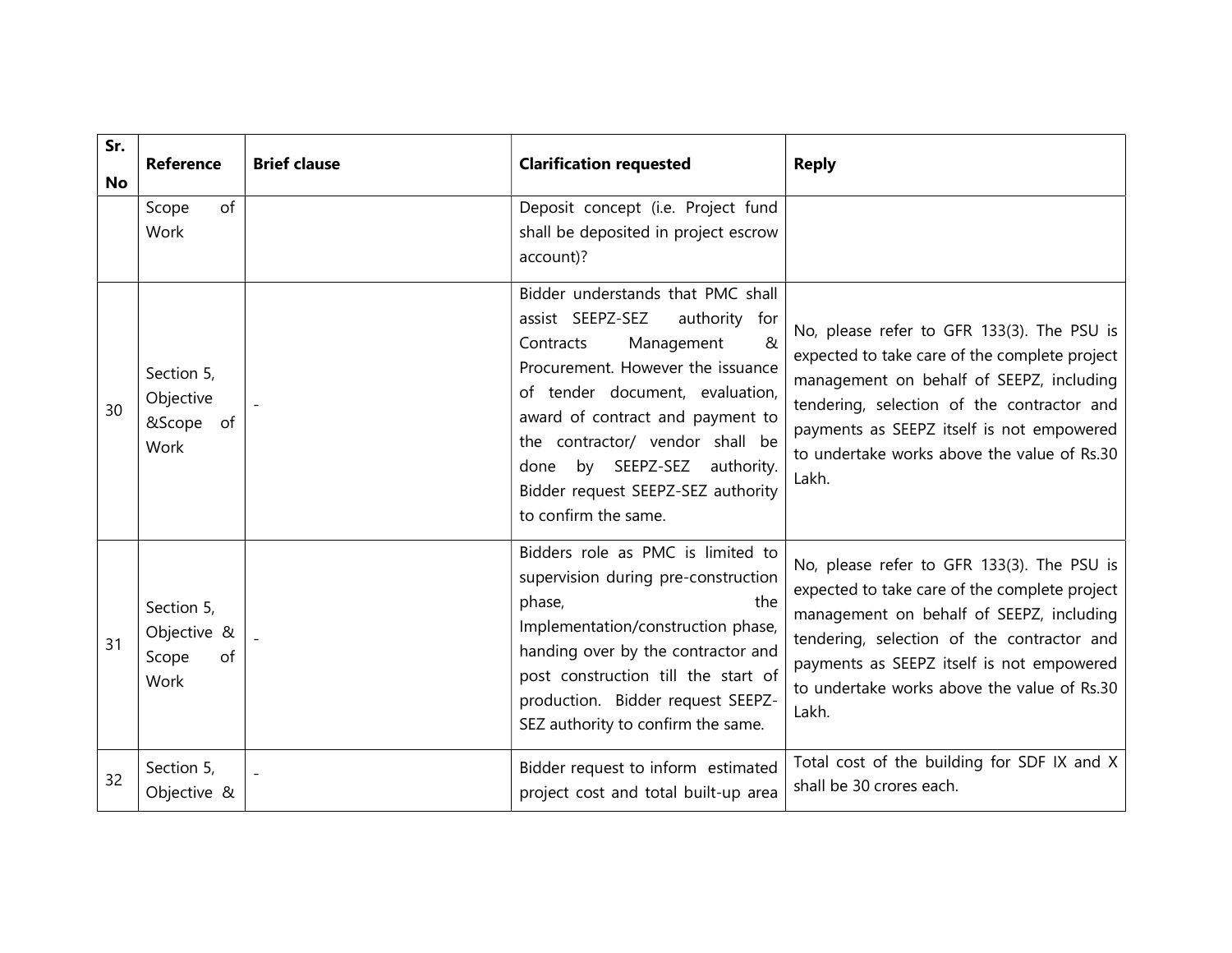| Sr.       | <b>Reference</b>                                 | <b>Brief clause</b> | <b>Clarification requested</b>                                                                                                                                                                                                                                                                                                                                                                               | <b>Reply</b>                                                                                                                                                                             |
|-----------|--------------------------------------------------|---------------------|--------------------------------------------------------------------------------------------------------------------------------------------------------------------------------------------------------------------------------------------------------------------------------------------------------------------------------------------------------------------------------------------------------------|------------------------------------------------------------------------------------------------------------------------------------------------------------------------------------------|
| <b>No</b> | of<br>Scope<br>Work                              |                     | to be developed for the project.                                                                                                                                                                                                                                                                                                                                                                             | The built up area for the SDF IX and for SDF X<br>shall be decided in the design and built<br>stage.                                                                                     |
| 33        | Section 5,<br>Objective &<br>Scope<br>of<br>Work |                     | Bidder request to confirm whether<br>Design Consultant/ Architect shall<br>be appointed by the PMC (Fee of<br>Design Consultant/ Architect shall<br>be in PMC's scope).                                                                                                                                                                                                                                      | Yes. Please note that the PMC shall plan and<br>implement the entire project on behalf of<br>SEEPZ. However, in the BoQ, the PSU is<br>expected to enter only their lumpsum PMC<br>fees. |
| 34        | Section 5,<br>Objective &<br>Scope<br>of<br>Work |                     | Bidder request to please inform<br>regarding status of regulatory /<br>statutory approvals of the project<br>such as Building Plan approval, Fire<br>NoC, Environment approvals, AAI<br>NOC etc. We understand that PMC<br>shall only coordinate/ provide<br>assistance to owner in obtaining the<br>said approvals. Any processing/<br>statutory Fee shall be paid by the<br>owner directly to authorities. | PMC shall do the necessary processes to<br>obtain approvals and clearances. Fees shall<br>be paid by SEEPZ.                                                                              |
| 35        | Section 5,<br>Objective &<br>Scope<br>of         |                     | There is a discrepancy in the project<br>time schedule given at pg. 27 and at                                                                                                                                                                                                                                                                                                                                | Please refer to the technical corrigendum in<br>this regard.                                                                                                                             |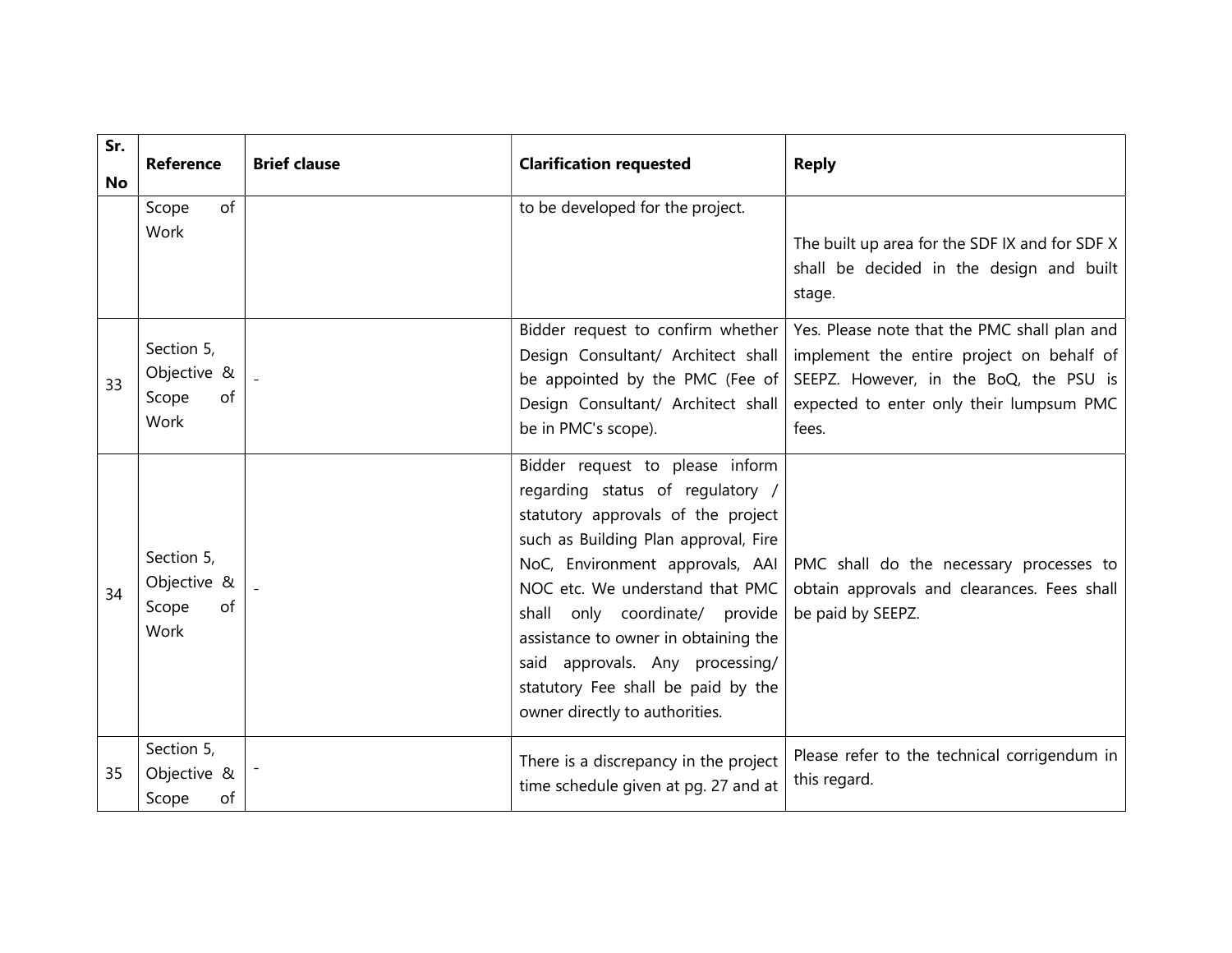| Sr. | <b>Reference</b>                                 | <b>Brief clause</b>      | <b>Clarification requested</b>                                                                                                                                                                                                                                                                                                                                         | <b>Reply</b>                                                                                                                                                                                                                                                                               |
|-----|--------------------------------------------------|--------------------------|------------------------------------------------------------------------------------------------------------------------------------------------------------------------------------------------------------------------------------------------------------------------------------------------------------------------------------------------------------------------|--------------------------------------------------------------------------------------------------------------------------------------------------------------------------------------------------------------------------------------------------------------------------------------------|
| No  | Work                                             |                          | pg. 29. Bidder request to clarify.                                                                                                                                                                                                                                                                                                                                     | It may be noted that the handover of the<br>buildings shall be expected on or before 15 <sup>th</sup><br>April 2023.                                                                                                                                                                       |
| 36  | Section 5,<br>Objective &<br>Scope<br>of<br>Work |                          | <b>Bidder</b><br>understands<br>that<br>for<br>appointment of the contractor,<br>bids/ tender shall be floated/called<br>and received by the owner and the<br>work shall be awarded by the owner<br>to the contractors (contract to be<br>signed between owner and the<br>contractor. However PMC shall<br>provide all desired assistance in the<br>tendering process. | No, please refer to GFR 133(3). The PSU is<br>expected to take care of the complete project<br>management on behalf of SEEPZ, including<br>tendering, selection of the contractor and<br>payments as SEEPZ itself is not empowered<br>to undertake works above the value of Rs.30<br>Lakh. |
| 37  | Section 5,<br>Payment<br>terms                   | $\overline{\phantom{a}}$ | Bidder suggest that payment terms<br>are not pragmatic and should be<br>modified as under:<br>Bidder proposes following Payment<br>Terms:<br>S.N.1 On completion of Design<br>review - 10%<br>S.N. 2 On appointment of a<br>Contractors for Construction - 10%                                                                                                         | Please refer to the technical corrigendum<br>issued in this regard.<br>The payment timeline is revised based on the<br>sample MoU document provided as an<br>annexure to the Manual for Procurement of<br>Works, 2019.                                                                     |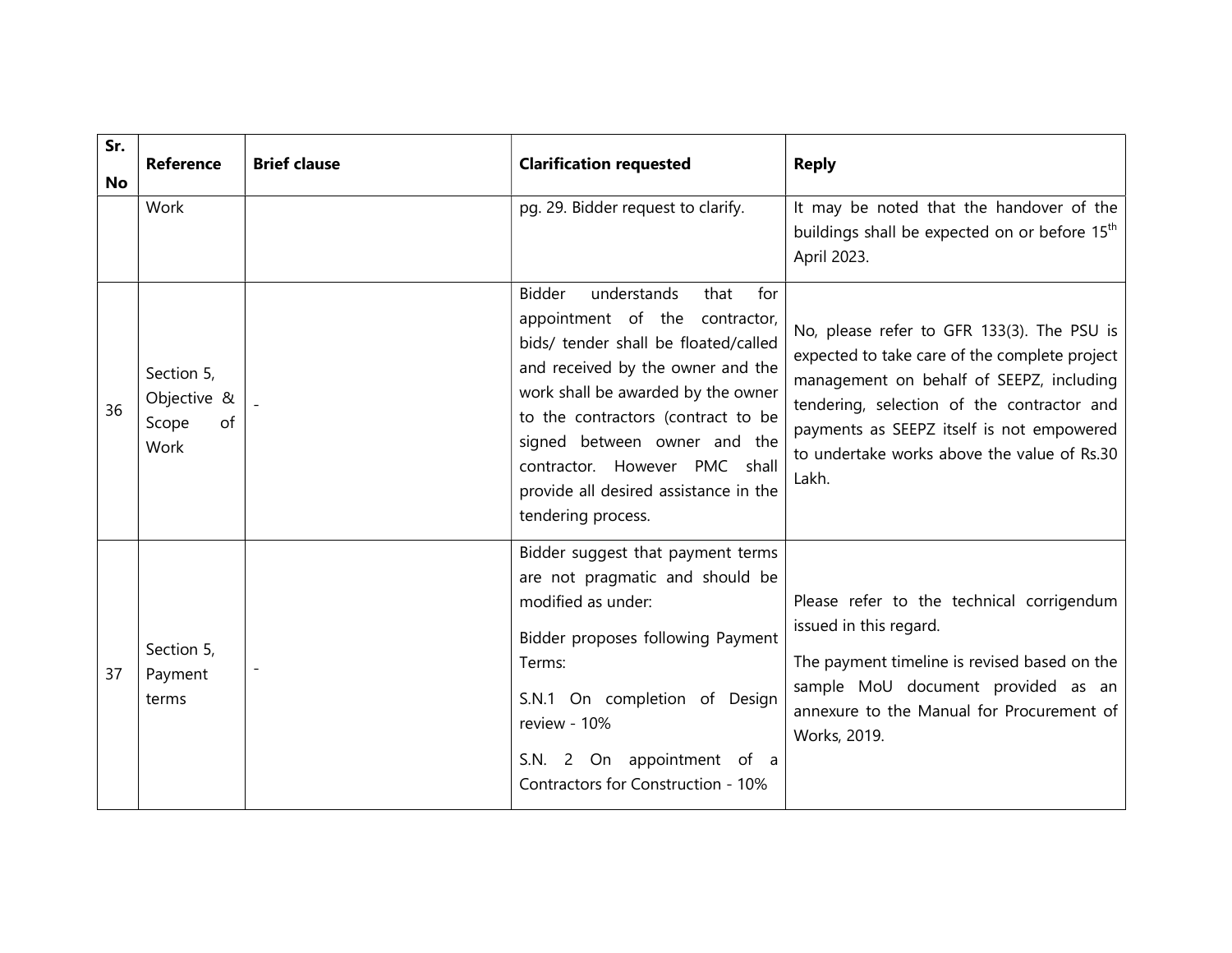| Sr.<br>No | <b>Reference</b>                     | <b>Brief clause</b> | <b>Clarification requested</b>                                                                                                                                                                                                                                                                                       | <b>Reply</b>                                                                                                                                                                                                                                                              |
|-----------|--------------------------------------|---------------------|----------------------------------------------------------------------------------------------------------------------------------------------------------------------------------------------------------------------------------------------------------------------------------------------------------------------|---------------------------------------------------------------------------------------------------------------------------------------------------------------------------------------------------------------------------------------------------------------------------|
|           |                                      |                     | S.N. 3 On project stage construction<br>stage wise plinth, slab, etc. - 45%<br>S.N. 4 External development, main<br>MEP Services till shaft accessible for<br>floor development - 30%<br>S.N. 5 On completion of the works<br>building<br>would<br>(Once<br>be<br>commissioned and handed over to<br>SEEPZ-SEZ) - 5% |                                                                                                                                                                                                                                                                           |
| 38        | Section 5                            | $\blacksquare$      | Bidder understands that the work<br>shall<br>be<br>through<br>executed<br>contractors on conventional Item<br>rate tender philosophy.                                                                                                                                                                                | The PSU is expected to take care of the<br>complete project management on behalf of<br>SEEPZ, including tendering, selection of the<br>contractor and payments. Specificities of the<br>tasks can be discussed and decided among<br>stakeholders post award of contract.  |
| 39        | Section 6,<br>2. Form of<br>Contract |                     | Following document as mentioned<br>in Clause S no.1 which shall form<br>intergral part of this contract is not<br>available in the 60 Page Tender<br>document.<br>General Conditions of<br>The<br>(a)<br>Contract                                                                                                    | Please refer to the Corrigendum, Point No. 8<br>The sample MoU provided as Annexure 8 to<br>the Manual for Procurement of Works, 2019<br>shall be followed as the base document for<br>this contract with additions of certain<br>standard clauses such as Force Majeure, |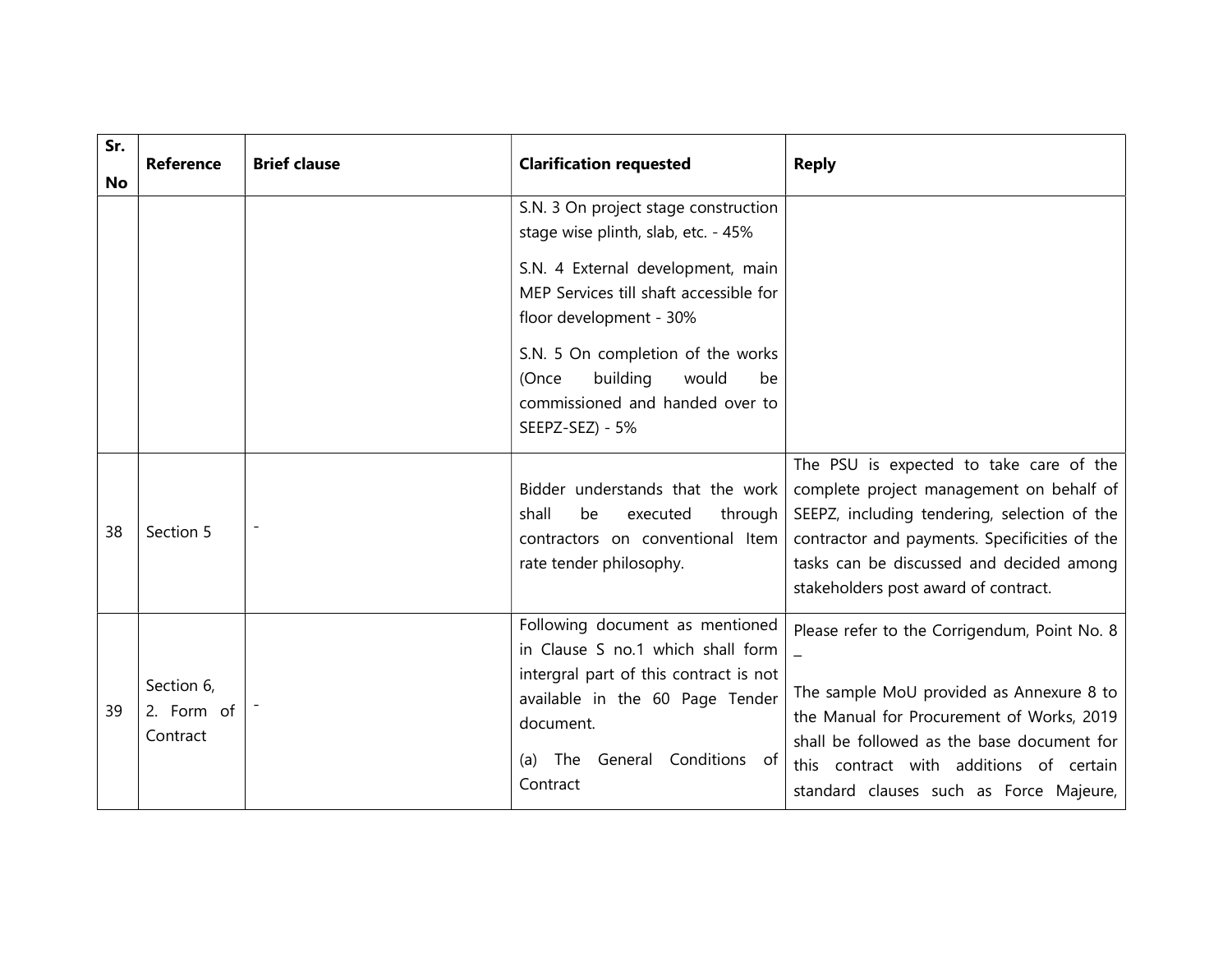| Sr.<br><b>No</b> | <b>Reference</b>                     | <b>Brief clause</b>      | <b>Clarification requested</b>                                                                                       | <b>Reply</b>                                                                                                                                                                                                                                                             |
|------------------|--------------------------------------|--------------------------|----------------------------------------------------------------------------------------------------------------------|--------------------------------------------------------------------------------------------------------------------------------------------------------------------------------------------------------------------------------------------------------------------------|
|                  |                                      |                          | Special Conditions of<br>The<br>(b)<br>Contract<br>Bidder request SEEPZ SEZ Authority<br>to provide above documents. | Requirements,<br>Indemnity,<br>Insurance<br>Liquidated Damages, etc.                                                                                                                                                                                                     |
| 40               | Section 6,<br>2. Form of<br>Contract |                          | Bidder request SEEPZ SEZ Authority<br>to confirm overall Liability of the<br>PMC consultant under the contract       | Bidder's professional liability shall be 110% of<br>the contract value.                                                                                                                                                                                                  |
| 41               |                                      |                          | Estimated project cost for the two<br>buildings                                                                      | Total estimated cost of the building for SDF<br>IX and X shall be 30 crores each.                                                                                                                                                                                        |
| 42               |                                      |                          | Whether all<br>design<br>process is<br>complete?                                                                     | No.                                                                                                                                                                                                                                                                      |
| 43               |                                      | $\blacksquare$           | What is the status of Design /<br>Tender drawings?                                                                   | Design/drawings are included in PMC's scope<br>of work.                                                                                                                                                                                                                  |
| 44               |                                      | $\overline{\phantom{a}}$ | Mode of selection of contractor<br>EPC/Item rate                                                                     | The PSU is expected to take care of the<br>complete project management on behalf of<br>SEEPZ, including tendering, selection of the<br>contractor and payments. Specificities of the<br>tasks can be discussed and decided among<br>stakeholders post award of contract. |